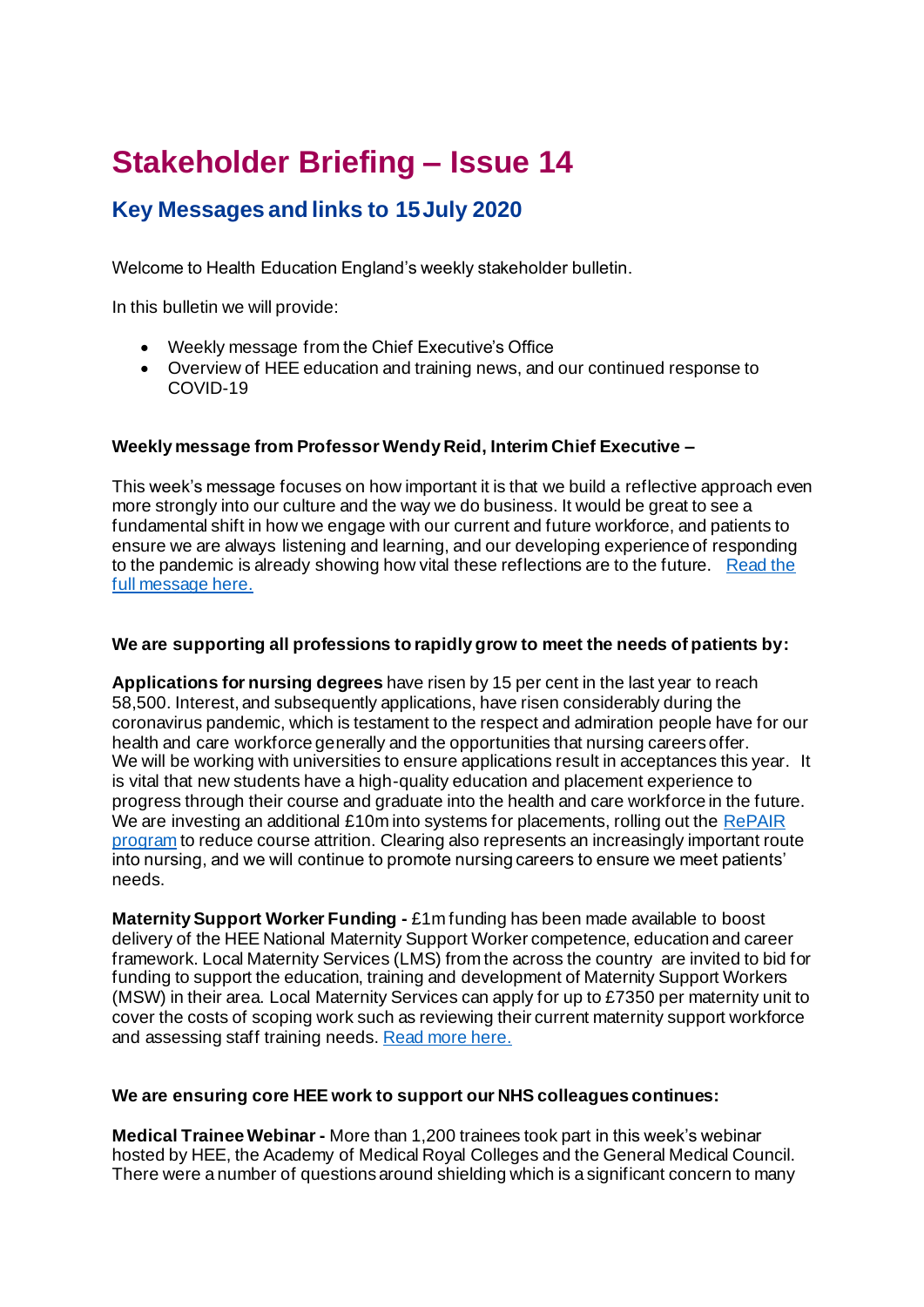trainees around the country. We are currently collecting data from each region so we have accurate numbers of the trainees and specialties affected, and we are working with partners including NHS Employers to ensure that both employment and training issues are addressed and that we have consensus on the definitions with regard to shielding and the implications for individual trainees.

We will also be making sure that Postgraduate Deans can use local flexibility to manage individual trainee needs. In the meantime, if any trainee has concerns about a current placement they should be encouraged to speak to their employer and educational supervisor. Any concerns about a future placement, should be directed to both Training Programme Director as well as future employer.

**AHP Blog - Leading in partnership** - training students in the pandemic, from our National Allied Health Professions Lead, Beverley Harden**.** [Read the full blog here.](https://www.hee.nhs.uk/news-blogs-events/blogs/leading-partnership-training-students-pandemic?utm_source=Twitter&utm_medium=social&utm_campaign=SocialSignIn&utm_content=%23AHPCareers) **Responding to COVID-19 – AHP Student Story -** Third-year Physiotherapy student Zahra offers insight into her experience working at Evington Centre Community Hospital as part of the COVID-19 response - *"Working through the pandemic has made me reflect on the kind of clinician I would like to be."* [Read more here](https://www.hee.nhs.uk/sites/default/files/documents/Case%20study%20-%20Zahra%20Fazal.pdf?utm_source=Twitter&utm_medium=social&utm_campaign=SocialSignIn&utm_content=%23COVID19)

**Alternative Models of AHP Student Supervision -** If you were not able to join our webinar around alternative models of student supervision the recording is now available to [view here.](https://www.youtube.com/watch?v=lGm1CU8O9Bc&list=PLrVQaAxyJE3cR0l5tkxWWYf-F47XYHiWu&index=3&t=0s&utm_source=Twitter&utm_medium=social&utm_campaign=SocialSignIn)

#### **We are making sure all professions have the training they need to make a difference:**

**Oliver McGowan Mandatory Learning Disability and Autism training -** Mandatory training for all health and social care staff who support patients with learning disabilities and autism moved a step closer with the announcement of the partners who will design, develop trial and evaluate the training.

Health Education England, Skills for Care and the Department of Health and Social care have selected British Institute of Learning Disabilities (BILD), Gloucestershire Health and Care NHS Foundation Trust, Royal Mencap Society/National Autistic Society and Pathways Associates CIC and the National Development Team for inclusion have been selected as the evaluation partner. [Read more here.](https://www.hee.nhs.uk/news-blogs-events/news/partners-announced-deliver-oliver-mcgowan-mandatory-learning-disability-autism-training-all-health)

**The Learning Hub – how do you rate its resources? -** It is now possible to rate resources on the Learning Hub, HEE's new digital platform.

The Learning Hub is a new digital platform that provides easy access to a wide range of education and training resources for the health and care workforce. Organisations and users can contribute and share resources for those in health and care to access.

The Learning Hub team has developed a new ratings functionality, enabling users to rate a resource by awarding an overall score of between 1 and 5. Users can view a resource rating and the total number of ratings that a resource has received, along with the scores. This new functionality helps users to see, at a glance, how a resource has been rated by others and will inform whether they choose to access it. As well as using the ratings to inform their own resource selection, users are encouraged to rate each resource they access to share their ratings with other Learning Hub users.

The platform was released into public Beta six weeks ago, meaning that a minimum viable product (MVP) is available which includes core functionality. This enables users to access the system and try it out; providing feedback to help improve it to meet their needs. This is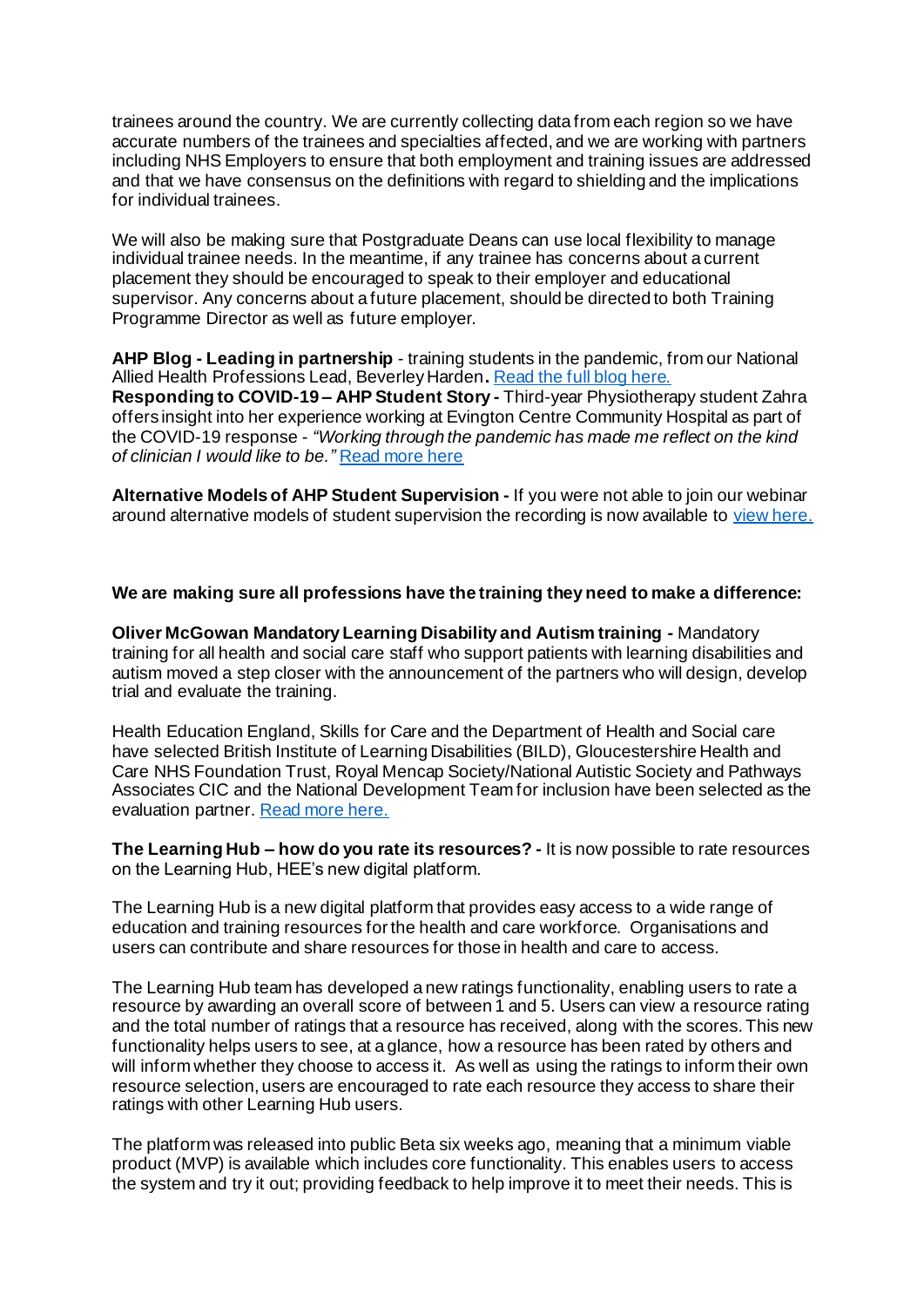only the start of the journey and new features will be frequently released, in line with the product roadmap, to provide a comprehensive learning experience for users.

Come and take a look at what the Learning Hub has to offer and rate a resource yourself: [https://learninghub.nhs.uk.](https://learninghub.nhs.uk./)

For more information about the Learning Hub follow us on Twitter: @HEE\_TEL, visit our [blog](https://telblog.hee.nhs.uk/) to read about our journey so far or visit[: www.hee.nhs.uk/tel](http://www.hee.nhs.uk/tel).

If you have any questions or require further support, contact the Learning Hub team: [enquiries@learninghub.nhs.uk](mailto:enquiries@learninghub.nhs.uk).

**New Midwifery Continuity of Carer programme launched -** HEE, in partnership with The Royal College of Midwives (RCM) and NHS England and NHS Improvement, have collaborated to develop a new, free e-learning programme supporting midwifery professionals.

The Midwifery Continuity of Carer programme has been designed for student midwives, lecturers, managers, practising clinical midwives and maternity support workers in the UK who want to understand more about a maternity model based around continuity of carer. The course provides short, easy to understand summaries of current research evidence on this topic together with brief overviews of the current national maternity policies that recommend continuity of carer.

Commenting on the resource The RCM said: The Royal College of Midwives supports the aim of Midwifery Continuity of Carer as a positive, evidence-based model of midwifery care. Midwives and managers may find these learning resources helpful for planning for future implementation in the post-pandemic period."

HEE's Lead Midwife, Sally Ashton May, said: "Our new continuity of carer resource has been developed for the midwifery community to understand more about a maternity model based around continuity of carer. This free online resource, developed in collaboration with the Royal College of Midwives includes interactive resources to bust some myths as well as lessons from service to support learning from earlier successes and challenges."

For more information about the programme, including details of how to access, visit: <https://www.e-lfh.org.uk/programmes/midwifery-continuity-of-carer/>.

#### **Social Prescribing – Learning for Link Workers now live**

HEE e-Learning for Healthcare has developed an e-learning resource to support link workers to deliver social prescribing.

Social prescribing enables all primary care staff and local agencies to refer people to a link worker. Link workers give people time and focus on what matters to the person as identified through shared decision making or personalised care and support planning. They connect people to community groups and agencies for practical and emotional support. They collaborate with local partners to support community groups to be accessible and sustainable and help people to start new groups.

The NHS Long Term Plan commits to embedding social prescribing link workers within every primary care network (PCN) as part of a wider shift towards universal personalised care. The aim is for at least 900,000 people to be referred to social prescribing schemes by 2023/24.